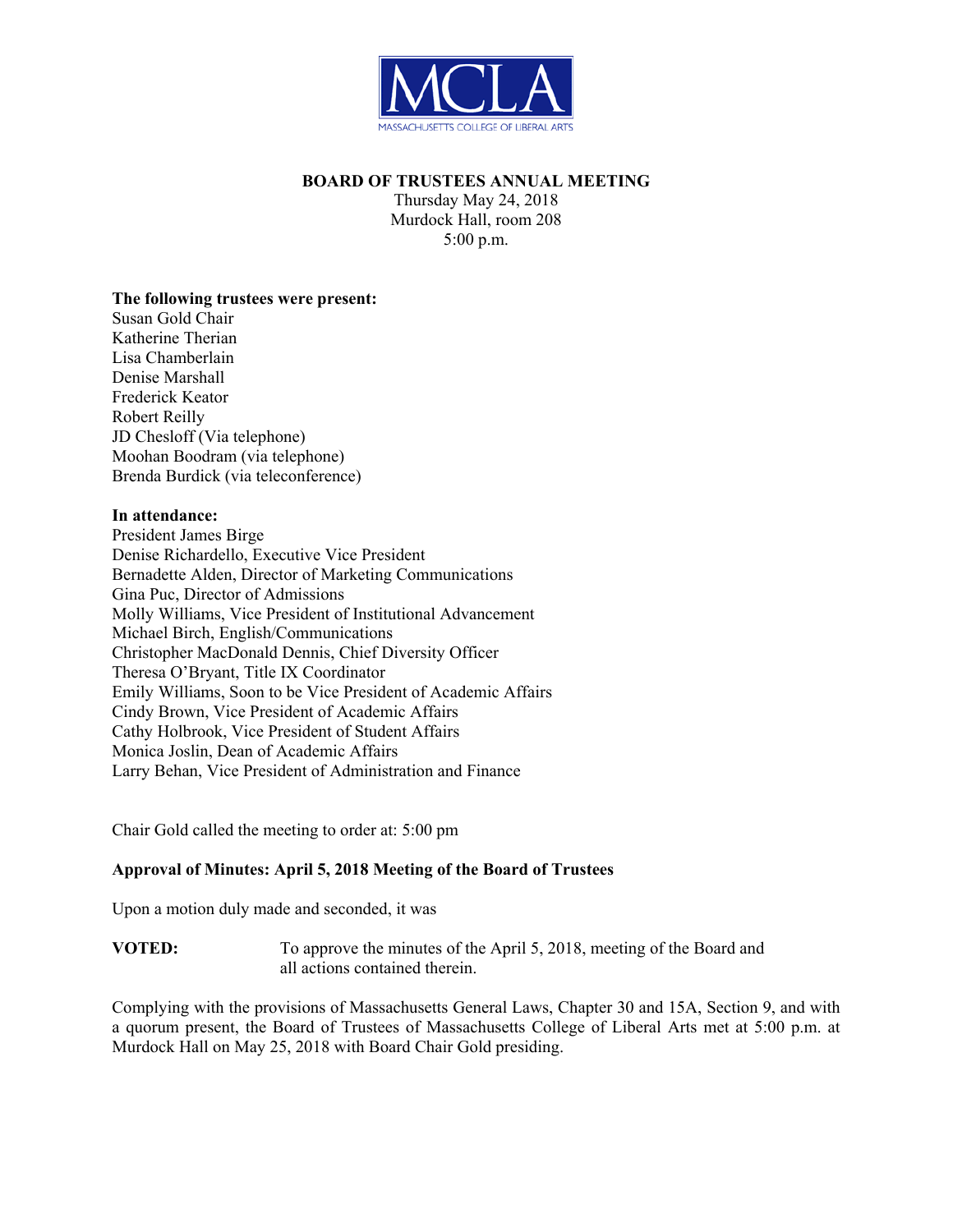

## **Report on the Minutes of the April 5, 2018 Executive Committee Meeting**

Chair Gold reported on behalf of the committee. The board received an update on the MSCA contract and 'work to rule'. The faculty union has been without a collective bargaining agreement since July 2017.

President Birge shared information on some issues that have delayed the successful completion of negotiations. The next bargaining session is scheduled for April 9. It is the hope of the Council of Presidents that an agreement can be reached on that date before having to take the next step of mediation. If the contract is settled before July, any increase would be retroactive to July 1, 2017.

The board received an update on the MSCBA and Fitness Center Updates. Staff of the MSCBA visited campus and discussed some other potential projects. They raised the issue of a new residence hall as the townhouses are out of date and need extensive renovation or replacement. Such a project would increase the College's long term debt by \$20-\$25 million dollars. The committee discussed support for new Fitness Center and Centennial Room renovations. The approximate budget for the Fitness Center/Centennial Room project is \$5 million of which we currently have \$4 million through bond funds and funding from Aramark.

President Birge offered that it might be worthwhile for MCLA to consider increasing its debt load as the College has capacity and currently has the lowest debt service ratio in the state university system. VP Behan is preparing an evaluation of how current projected projects will affect the debt ratio and operating costs.

The Presidential Evaluation memo was sent from Commissioner Santiago. Chair Gold asked the Executive Committee to assume responsibility for producing the evaluation. Last year's evaluation process included interviews with faculty, staff, and students. Interviews are not required annually so this will be at the discretion of the committee. President Birge will provide his goals as part of the process. Trustee Chamberlain requested another copy of the President's previous goals and 2017 evaluation. Based on the need for a quorum when meeting, the Executive Committee voted to establish a subcommittee to oversee the evaluation and produce the final document.

Upon a motion duly made and seconded, it was voted to establish a subcommittee for the purpose of producing the 2018 presidential evaluation. Committee members include Chair Susan Gold, Trustee Lisa Chamberlain, and Trustee Denise Marshall.

Upon a motion duly made and seconded, it was

**VOTED:** To approve the minutes of the April 5, 2018, meeting of the Executive Committee and all actions contained therein.

#### **Report on the Minutes of the April 5, 2018 Enrollment Management Committee Meeting**

The enrollment management committee received updated the fall 2018 Admissions and Financial Aid Cycle from Gina Puc, Director of Admissions and Elizabeth Petri, Director of Financial Aid. The discussion focused on the trends, opportunities, and challenges that both admissions and financial aid face; including the NY State Excelsior grant, MCLA New York enrollment has remained steady.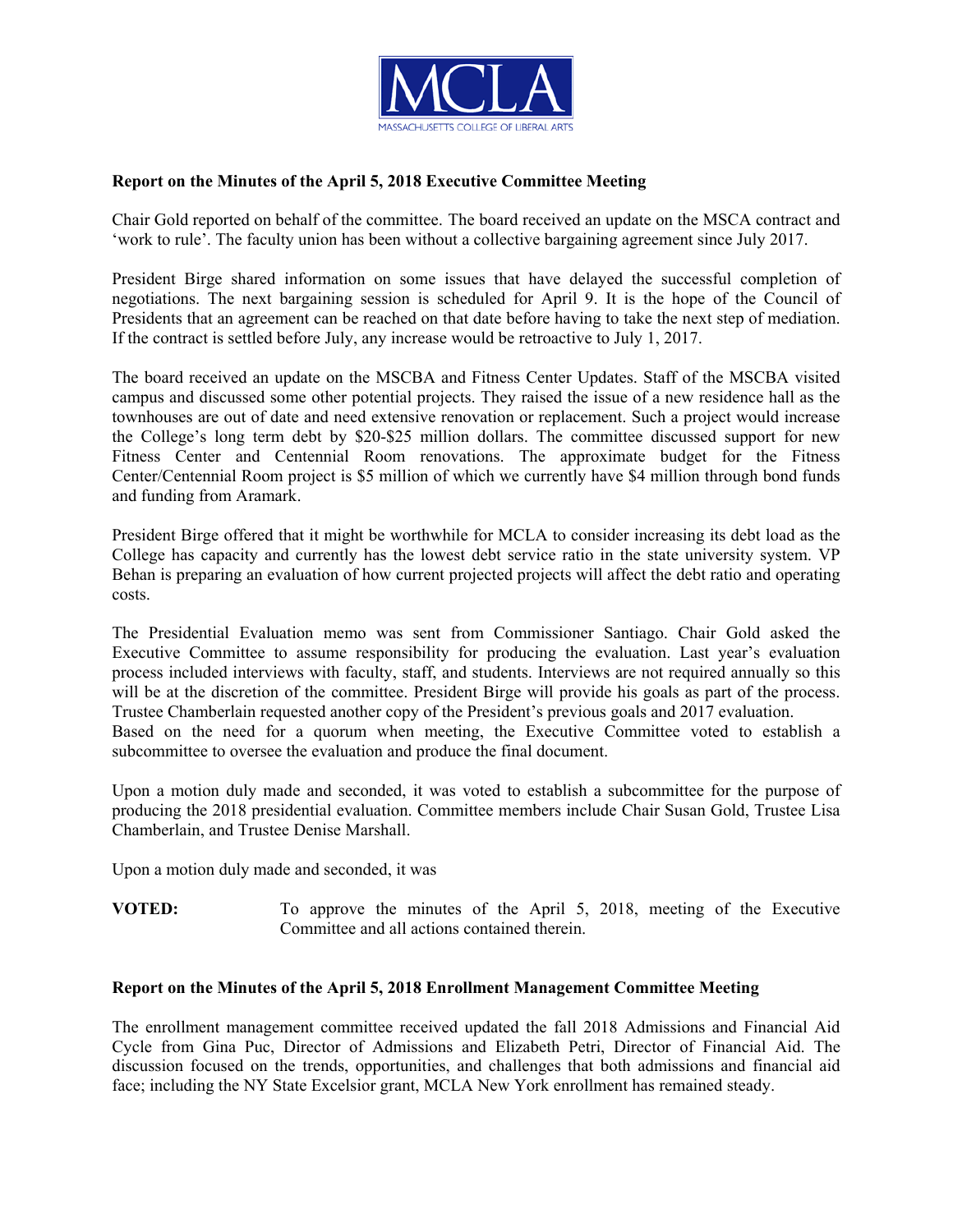

Dean Monica Joslin reported DGCE programming and enrollment updates.

MCLA has been engaging with an outside market research firm Simpson Scarborough. Bernadette Alden informed the board of the progress SimpScar has been making on the survey research they have done regarding internal, external, and high school student perceptions of MCLA in order to better aim our marketing efforts. Simpson Scarborough will be on campus at the Strategic Planning Retreat in May to give a full report to campus and the Board of Trustees.

**VOTED:** To approve the minutes of the April 5, 2018, meeting of the Enrollment Management Committee and all actions contained therein.

### **Report on the Minutes of the May 3, 2018 Enrollment Management Committee Meeting**

The board received updates on the fall 2018 Admissions and Financial Aid Cycle from Gina Puc, Director of Admissions and Elizabeth Petri, Director of Financial Aid.

The numbers of Berkshire county students are strong and this may be related to the fact that this would be the first group impacted by college visits beginning in  $3<sup>rd</sup>$  grade through Berkshire compact

Transfer outreach will be increased over the summer especially as there are a number of regional college that have closed or are in financial distress.

Beth Petri reviewed current financial numbers and stats noting that the number of Pell-eligible students is currently lower. Award packages are still being sent out for new and returning students.

President Birge and Gina Puc explained the new enrollment management division realignment:

Kayla Hollins will assume the role of Associate Director of Freshman Admission. She will take on daily oversight and strategic planning for all aspects of first-year recruitment endeavors. Erinn Kennedy will assume the role of Associate Director of Transfer Admissions and will guide the transfer recruitment enterprise, working closely with community colleges and further developing articulation agreements. Jana Boyer will lead all operational and logistical aspects of the Office of Admission as the Associate Director of Enrollment Operations, with her work focusing on leveraging enrollment technologies to optimize MCLA's communications to prospective students.

Dean Joslin reported on the numbers projected for fall enrollment in the MBA, M.Ed., and degree completion programs as well as for the summer Leadership Academy. Outreach is continuing for all DGCE programs including outreach to employers.

Additional online courses are being added for the summer.

DGCE is working with the business department to create a  $4 + 1$  or  $3 + 1$  to allow MCLA students to complete their undergraduate degree and MBA in an accelerated program.

Dean Joslin also reviewed retention statistics for undergraduates and there was discussion on how better to engage and retain them.

Upon a motion duly made and seconded, it was

**VOTED:** To approve the minutes of the May 3, 2018, meeting of the Enrollment ` Management Committee all actions contained therein.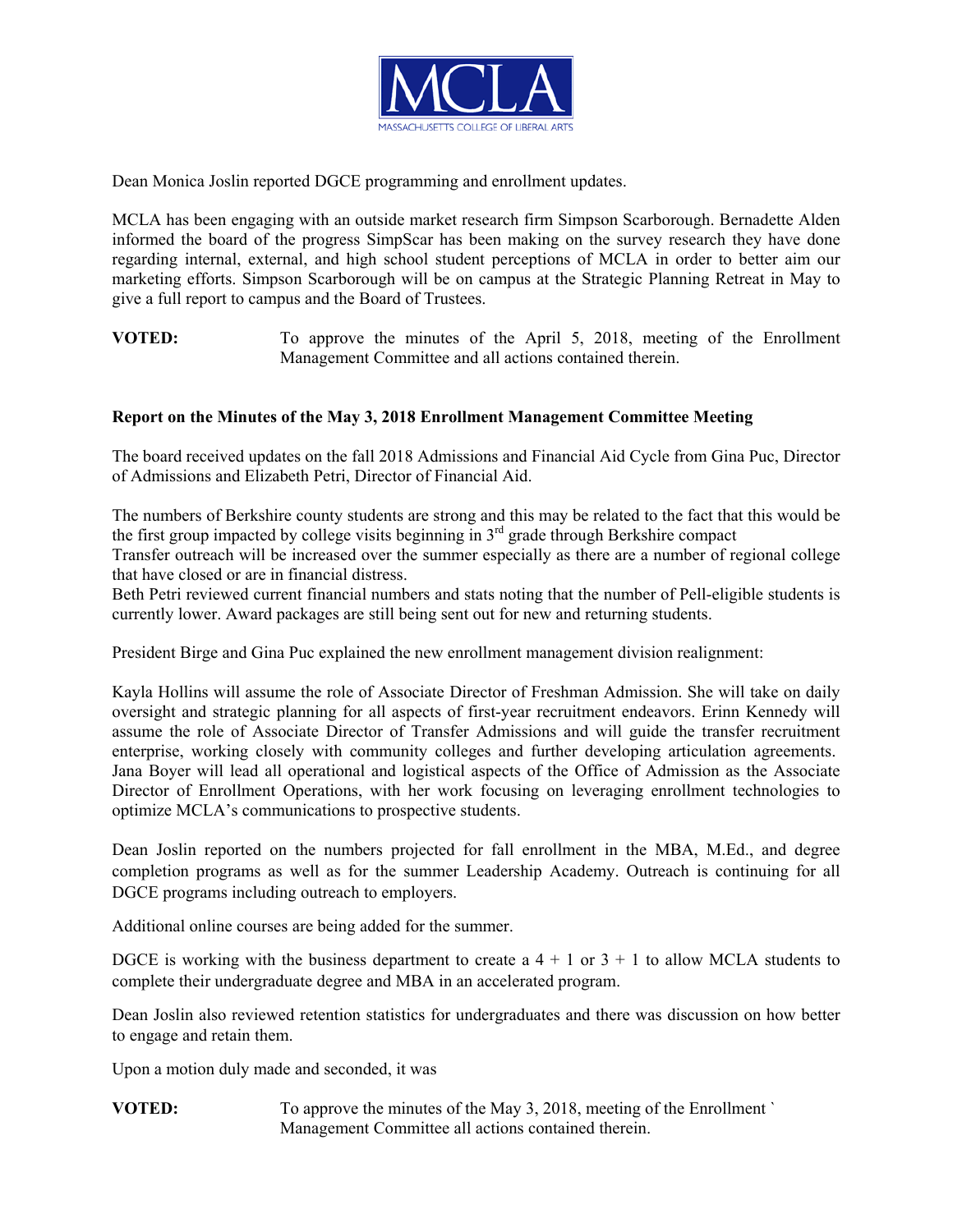

## **Report on the Minutes of the May 3, 2018 Student Affairs Committee Meeting**

The Student Affairs committee heard from Spencer Moser, on the Center for Service's food bank project and the possibility of setting up more locations around campus. Discussed roll out with students and how to identify those in need. Trustee Boodram suggested working with Financial Aid.

Students in the Center for Service received training on how to receive those coming in for food.

Laura Mooney provided updates on Athletics. Vision is 3-2-1: 3.0 GPA, compete for top 2 stops in conference, and work as one team.

Five key words for athletics as determined by students are Excellence, Pride, Respect, Family, and Character. Athletic teams are diverse with students from all over the country. 60% have reached 3.0 or higher with 50% over 3.5.

Full time coaches increase retention of student-athletes. All full-time coaches also have other responsibilities. Will be adding Men's Lacrosse next season.

Discussed issues with facilities and upcoming needs. Baseball field has biggest issue being at lowest point and without drainage. Field was only available for 2 games this year. Would have to raise and turf field or look at shifting location.

Cathy Holbrook provided an update on the tobacco-free policy. Now at the implementation phase. Shared info on campus communication. Designated smoking areas are being eliminated. New signage is being prepared and some benches will be moved to new locations that were previously placed to create a smoking area.

Communication group has created a logo focused on clean air and created multi-media messaging to educate the campus community. A web page is being developed which will include resources to stop smoking. Goal is to offer support in all messaging, not pressure to quit.

A new summer initiative begins this year. Piloting a program where students taking 8 credits or more can have free housing. Will likely have around 20 students taking advantage of this program. Will also provide transport to North Adams, Williamstown, Pittsfield to take advantage of internship opportunities. Will monitor this summer and then evaluate for next years.

Upon a motion duly made and seconded, it was

**VOTED:** To approve the minutes of the May 3, 2018, meeting of the Student Affairs Committee all actions contained therein.

#### **Report on the Minutes of the May 15, 2018 Academic Affairs Committee Meeting**

Vice President Brown invited Prof. Graziana Ramsden to present information on student scholarship and fellowship opportunities to the committee. Professor Ramsden shared a PowerPoint presentation with the committee and emphasized the importance of scholarships, study-abroad and fellowship opportunities to students and to MCLA.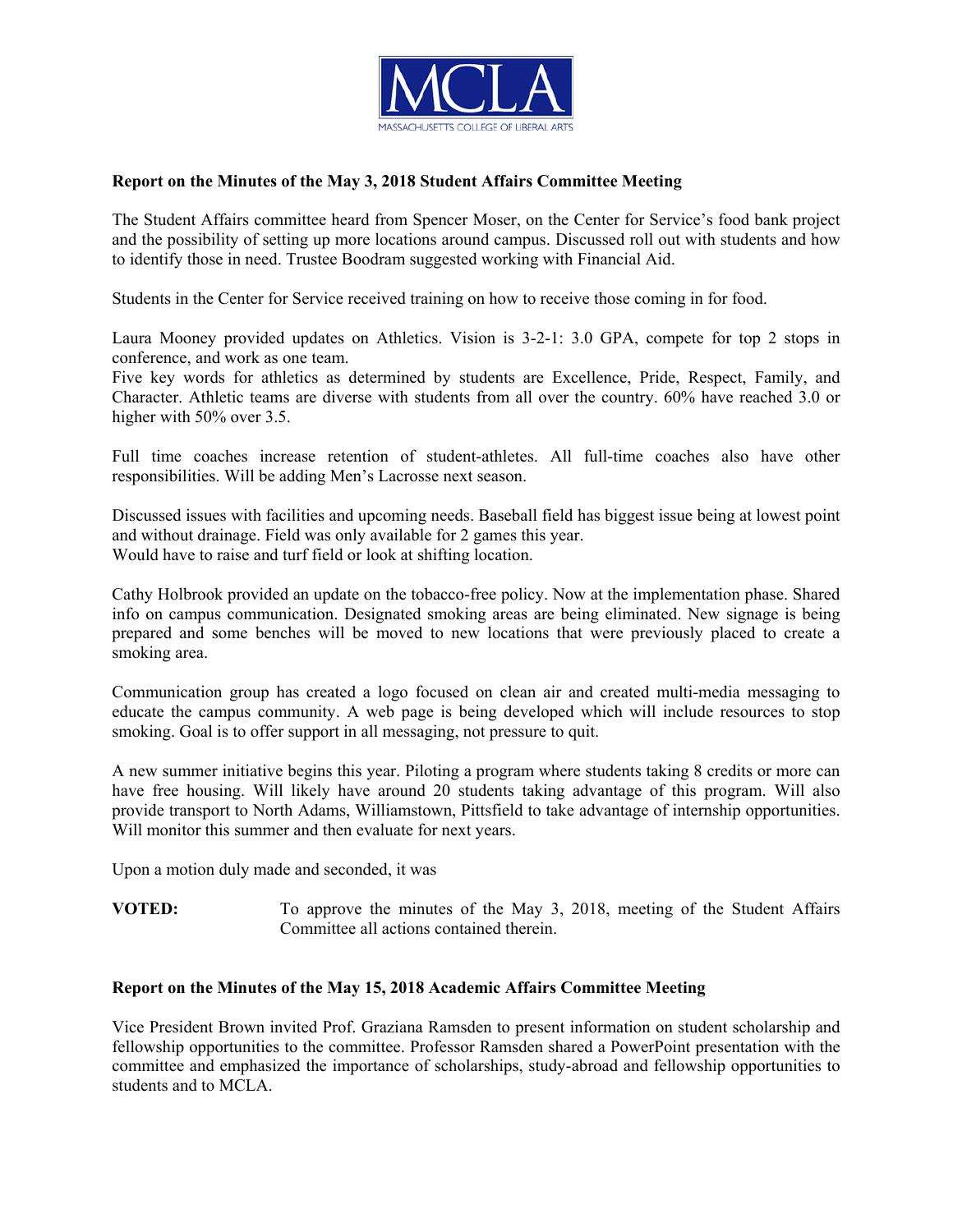

The committee discussed ideas intended to encourage interest and participation in scholarships and study abroad. Trustee Chamberlain thanked Professor Ramsden for attending the meeting. She offered to continue discussions with Professor Ramsden and serve as the liaison to the Board on this topic.

President Birge explained to the committee that there was a delay in bringing forward Prof. Bolivar Rubin's application due to a process issue with the Committee on Promotions. Vice President Brown recommended, and he has accepted that recommendation, in favor of promotion in this case. Promotion does not require a vote by the Board of Trustees.

The following faculty member has been recommended to the President for promotion:

Associate Professor

Mariana Bolivar Rubi

Dean Joslin shared that the proposal for a new major in *Communications* has been approved via internal governance. The next steps are to present the proposed major to the full Board on May 24, for the proposal to undergo an external review, for a letter of intent from the president to be submitted to the DHE Commissioner at least 30 days prior to submission of the full proposal to the Massachusetts Department of Higher Education for approval.

The committee discussed the impact of this new major in terms of student interest and noted that the major is consistent with the focus of MCLA as a liberal arts institution. The committee endorsed the program to bring forward to the full Board on May 24 for approval.

Upon a motion duly made and seconded, it was

**VOTED:** To approve the new major of Bachelor of Arts in Communications to be brought before the Board on May 24.

Trustee Chamberlain and Vice President Brown reviewed the Faculty Emeritus, a policy that was approved by the Board last year. The Committee was provided with a summary of those who were nominated or self-nominated to be voted on and forwarded to the full Board.

Upon a motion duly made and seconded, it was

**VOTED:** To approve the slate of nominees for Faculty Emeritus

Trustee Chamberlain invited faculty emeritus nominees to the reception after the board adjournment.

Upon a motion duly made and seconded, it was

**VOTED:** To approve the minutes of the May15, 2018, meeting of the Academic Affairs Committee all actions contained therein.

#### **Report on the Minutes of the May 15, 2018 Fiscal Affairs Committee Meeting**

Vice President Behan reviewed the 3rd quarter report. The report provides a summary of income and expense by object code. Report should reflect the nine month period ending March 31, 2018. Notes are included to address positive or negative variances. The variances are due to timing issues, as well as student attrition.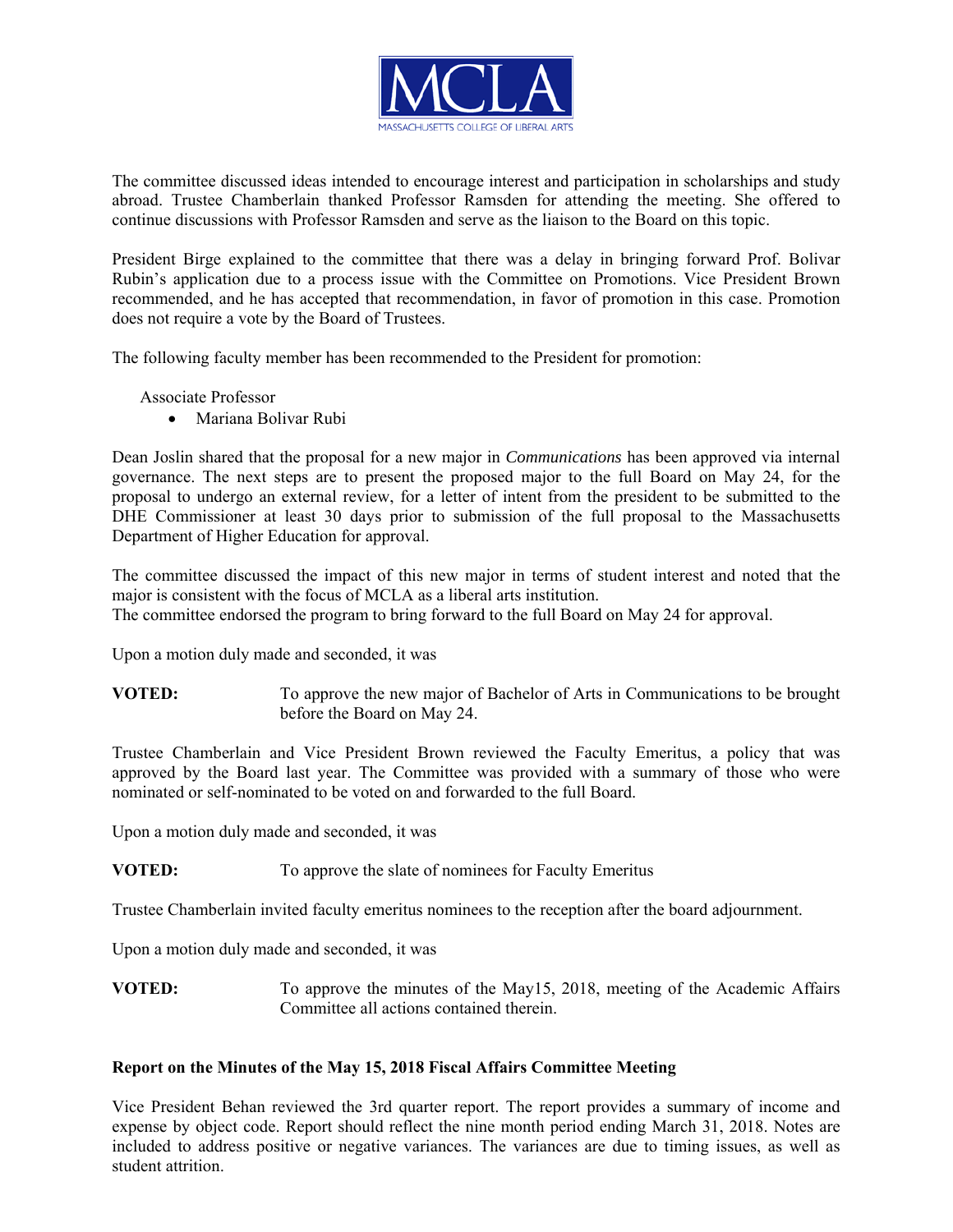

Vice President Behan explained that there is a positive variance resulting from payroll and fringe savings due to vacant employee positions. He is projecting at this time that there will not be a need to transfer funds from the reserve to realize a FY18 balanced budget. It was suggested that a 4th Quarter Forecast column be added to the report.

Bonnie Howland reported that current receivables at the close of the spring 2018 semester were approximately \$16,000 compared to a \$44,000 balance this time last year. Receivables for the spring resulted from defaults on payment plan arrangements.

Each year the college reviews any outstanding debt to submit to the committee to be written-off. These accounts were billed extensively while the student was enrolled, have been referred to a collection agency, have been referred to the State Intercept Program and have been deemed uncollectable. This program allows for collection of outstanding debt from any state refunds or lottery winnings over \$600. Bonnie also noted that this outstanding debt remains connected to the student's record so they can be identified if requesting a transcript or grades. The amount recommended for write-off for FY2018 is \$7,440.67.

Upon a motion duly made and seconded, it was

**VOTED** To accept the recommendation to write off the amount of \$7,440.67 related to these specific accounts.

Vice President Behan presented a draft budget for FY 2019. The budget is based on a forecast of 25 fewer undergraduate students, 18 fewer in housing, and 12 fewer graduate students. The revenue budgeted includes an increase to mandatory student fees of 4.3% (\$424 per year increase to the Campus Support Fee). The budget also includes the collective bargaining increase of 2% for the second year of funding. President Birge added that this is a comparative fee increase to other state universities. The average increase amongst the state universities is \$506 per year (5.1%).

VP Behan noted that we have been lean with our budgeting. The budget is based on a conservative estimate of student enrollment and a continued savings in unfilled positions. It was explained that the budget includes the fee increase of \$424 per year, but would be revisited if the state appropriation was increased.

Trustee Keator asked for clarification on the voting process as the state budget has not come in. VP Behan and President Birge explained if it does not come in at the projected numbers an executive committee meeting would be called to make the decision in the absence of the board. If the budget comes in after July 1 then January tuition and fees would be adjusted.

Keator asked why downtown Pittsfield offices are closing/changing. President Birge relayed that the subcontract is up in August, they are exploring alternative space in downtown Pittsfield.

Upon a motion duly made and seconded, it was

#### **VOTED** To accept the recommendation to approve the preliminary budget for FY 19

President Birge presented that in support of the college's strategic planning process, he would like to request \$260,500 from reserve funds to be used for strategic planning priorities, i.e. marketing and website design, TRIO consultant, diversity and inclusion dialog training for faculty, and enhancement to the math and writing centers. These funds will be used for FY19 strategic planning priorities. Upon a motion duly made and seconded, it was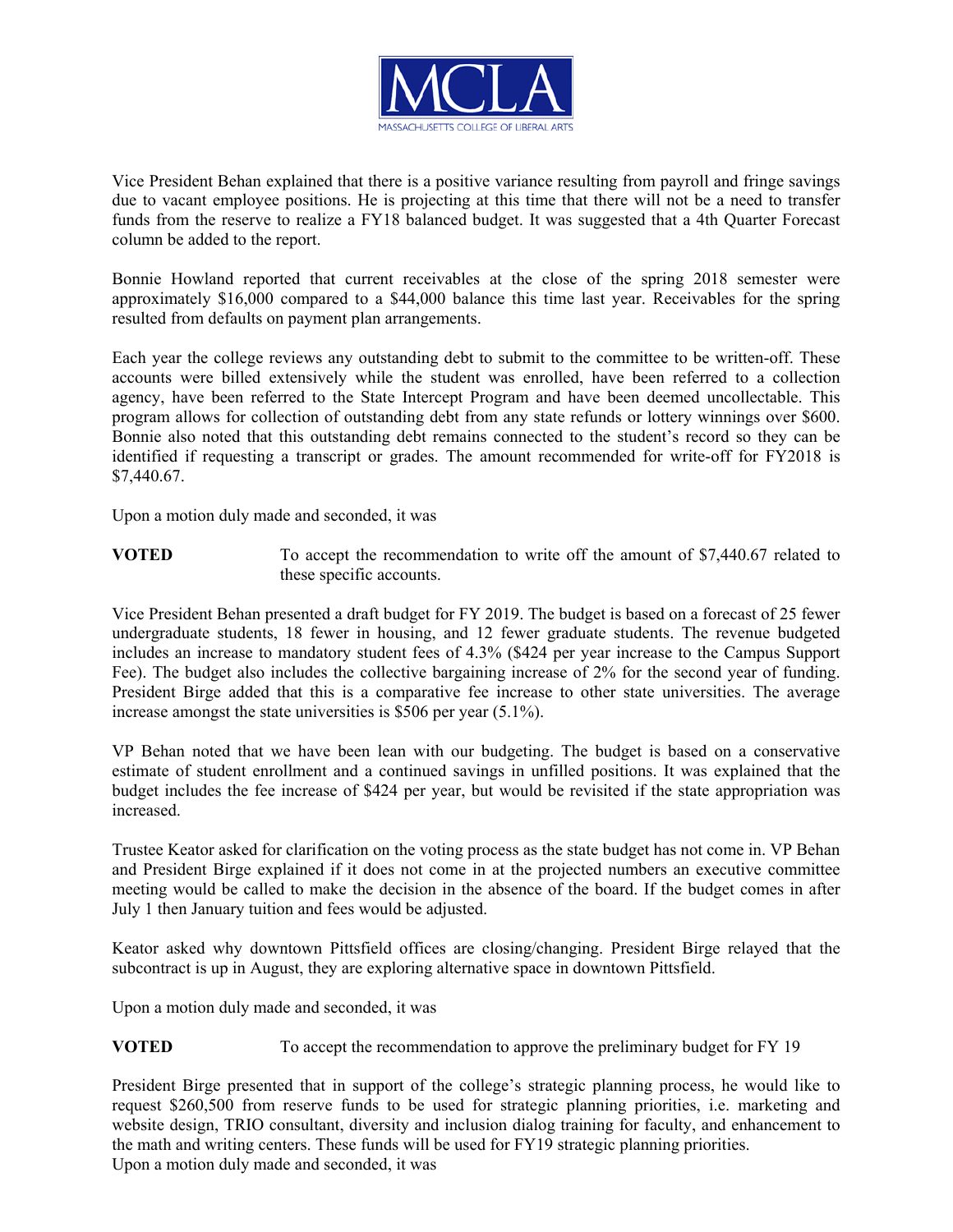

Trustee Chamberlain asked for confirmation these are operational in nature and that the website would not be until after Simpson Scarborough finished their work. President Birge explained that any website work would be done during the process with Simpson Scarborough and may not be completed until after the wrap. Keator asked why the money was needed this fiscal year if work wouldn't be done until next year. Birge explained the research SimpScar is doing will be complete in December with roll out in the spring, so we can get a head start since we will have the data.

Upon a motion duly made and seconded, it was

**VOTED** To recommend that the college use \$260,500 from reserve funds for strategic planning priorities.

President Birge presented that there is need for \$3M bonds for athletic facilities and improvements to the student center. The President stated that rather than requesting the \$3M for all of the improvements, he would request \$1M bond to complete the Campus Center/pool project. There is already \$3.6M in hand or pledged to date and the project overall is a \$4.6M expense. The \$1M bond would result in \$80,000/yr in debt service beginning in FY20 when the first payment is due.

If approved the debt service coverage would be 1.8%, compared to other schools at 4.5-5%. This would not significantly raise our debt. Trustee Barrett inquired why would be taking the money now if we don't need it until January. Barrett questioned that the interest MCLA would pay on a loan like that is an unnecessary amount, inquired about the coupon rate. If this issue was tabled until September it could delay portions of the project and affect the timeline. We could front load until September, so it would slow down but not prohibit.

This issue was tabled until the end of the meeting so VP Behan could gather the information on the interest over the terms of the loan. Keator made note that we would be paying interest on the current value, there would be no future inflation as Barrett is concerned. Behan came back, the final interest number is \$78,415 over twenty years. Keator asked for confirmation there were no other bonds in the horizon, confirmed. After this information was presented,

Upon a motion duly made and seconded, it was

**VOTED** To recommend that the college go forward with the \$1M bond for the campus center improvement project.

# **Report on the Minutes of the May 15, 2018 Nominating Committee Meeting**

Trustee Therrien reported on the nominating committee. A vote was presented on the slate of officers to bring to the Board for the 2018-2019 academic year.

For Chair of the MCLA Board of Trustees: Denise Marshall For Vice-Chair of the MCLA Board of Trustees: JD Chesloff

Upon a motion duly made and seconded, it was

**VOTED** To pass the recommendation for chair and vice-chair of the board.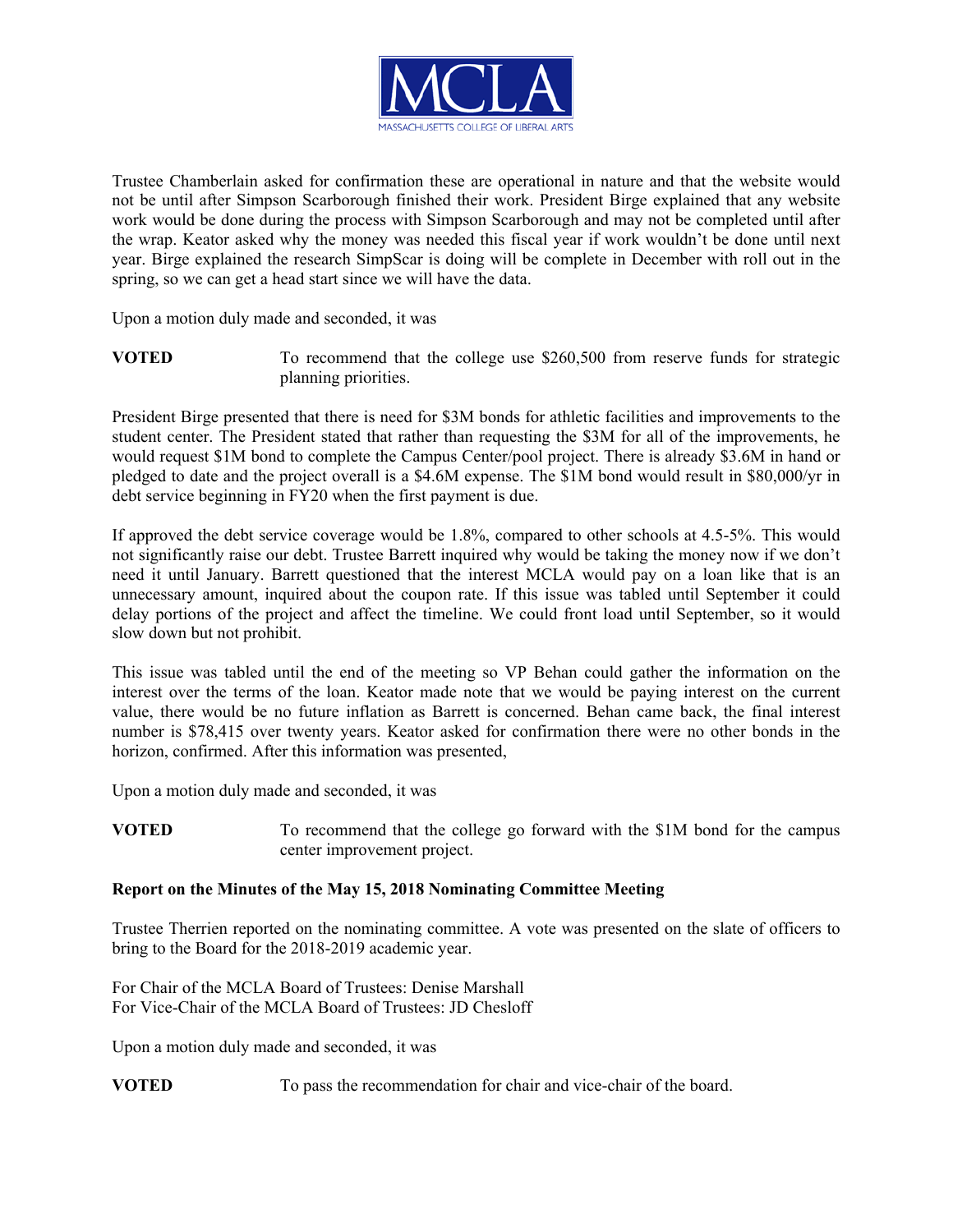

## **Chairperson's Report**

As in years past, Trustee Gold began with the motion for the continuation of Presidential Authority for the summer. This is an annual action taken at this time of year as the Board heads into recess for the summer.

Upon a motion duly made and seconded, it was

**VOTED** To pass the Presidential Authority for the summer.

The committee membership information from 2017-2018 was shared and will be updated by incoming Chair Marshall, as was done in the past.

Commissioner Santiago has requested that Presidential Evaluations be submitted by June 30 this year. Trustee's Chamberlain, Chesloff, Gold, Marshall, and Boodram, are serving as the ad hoc committee for the presidential evaluation. President Birge has submitted a self-evaluation to the committee.

We will meet the Commissioner's deadline and submit the evaluation by June 30.

The 2018-2019 full Board meeting dates were shared. Once the committee meeting dates are set by the respective chair they will be distributed.

In closing, Trustee Gold took a moment to recognize and thank the entire staff and faculty for putting together another successful commencement ceremony on May 12. A special thank you to Denise Richardello, who will be retiring after 40 years. Thank you for your dedication and all you've done for MCLA. VP Cindy Brown will be leaving as well, and was thanked for her 9 years of service to MCLA. MCLA is grateful and wishes her well.

It has been an honor and privilege to serve as the chair of the Board of Trustees and Trustee Gold is glad to be staying on. It's been an honor and she thanks MCLA for the opportunity.

#### **President's Report**

President Birge began his report continuing to thank Denise Richardello and Cindy brown for their service to MCLA. With leadership change comes opportunity, first is that MCLA conducted a search for the VPAA position. With 80 applications, a committee of faculty, staff, and students narrowed down to ten finalists, conducted interviews with 4 finalists. Ultimately, Dr. Emily Williams was chosen as our new Vice President of Academic Affairs, she was in attendance and thanked President Birge. Williams has a great background in higher ed and currently works at a COPLAC institution and is familiar with the mission.

Robert Zoimek will be MCLA's new Vice President of Institutional Advancement. He is an alumni from the Class of '99 recruited, for which he was recruited by Denise Richardello and he is grate for the opportunity to work with her.

Gina Puc will be the Dean of Enrollment Management, she has put together a great team in an increasingly difficulty recruit climate. She co-chaired the Strategic Planning process and has been motivational to staff. Puc will be responsible for admissions, marketing, overseeing financial aid, and all duties as assigned.